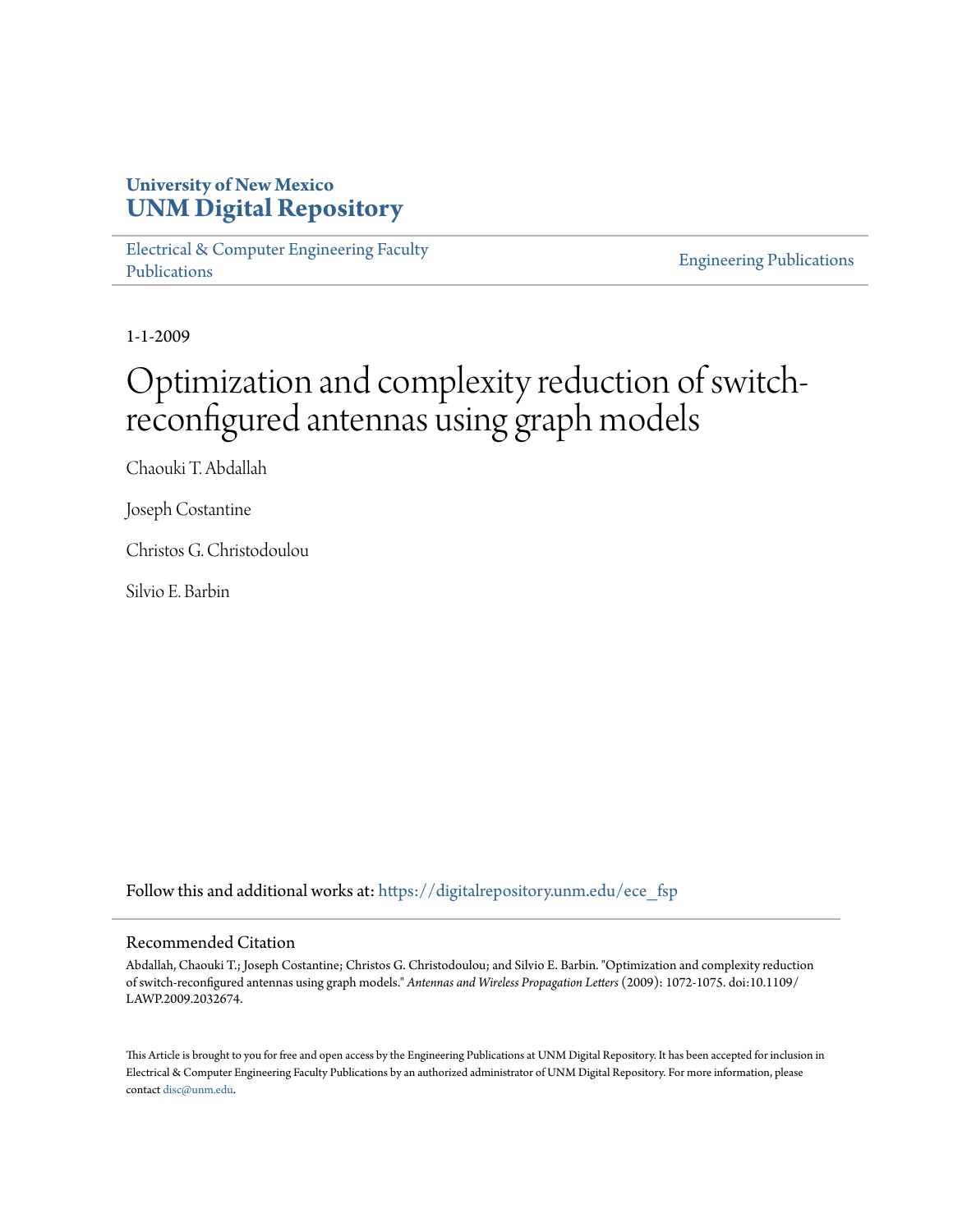# Optimization and Complexity Reduction of Switch-Reconfigured Antennas Using Graph Models

Joseph Costantine*, Student Member, IEEE*, Christos G. Christodoulou*, Fellow, IEEE*, Chaouki T. Abdallah*, Senior Member, IEEE*, and Silvio E. Barbin*, Senior Member, IEEE*

*Abstract—***This letter addresses the optimization and complexity reduction of switch-reconfigured antennas. A new optimization technique based on graph models is investigated. This technique is used to minimize the redundancy in a reconfigurable antenna structure and reduce its complexity. A graph modeling rule for switch-reconfigured antennas is proposed, and examples are presented.**

*Index Terms—***Complexity, graph models, optimization, reconfigurable antennas, switches.**

# I. INTRODUCTION

**T** HE reconfiguration of an antenna may be achieved through many techniques. Some designers resort to circuit elements, while others rely on mechanical alteration of the structure such as rotating or bending of one or more of its parts [1]. Yet other approaches bias different antenna parts at different times, reconfigure the feeding networks, or appropriately excite the antenna arrays [2]. All such approaches have significantly contributed to the evolution of reconfigurable antennas during the last decade. More recently, antenna designers have used electrically actuated switches in order to achieve reconfiguration [3], [4]. p–i–n diodes and RF MEMS are some of the most widely used electrically actuated devices.

Installing such switches on the antenna structure requires biasing lines and costly hardware for their activation and deactivation. If control is to be achieved using a microchip or a field programmable gate array (FPGA), a specific algorithm as well as its associated software must be developed while accounting for the system's complexities.

The usage of RF components in the reconfiguration of antenna structures made such structures even more complex and has left designers puzzled between the conflicting requirements of enhanced performance and increased complexity. In this letter, we propose an optimization technique using graph theoretical model in order to decrease the structure complexity without compromising the desired antenna performance.

Manuscript received July 06, 2009; revised September 08, 2009. First published September 22, 2009; current version published October 13, 2009.

J. Costantine, C. G. Christodoulou, and C. T. Abdallah are with the Electrical and Computer Engineering Department, University of New Mexico, Albuquerque, NM 87131-0001 USA (e-mail: jmc08@ece.unm.edu; christos@ece. unm.edu; christoschristos@gmail.com; chaouki@ece.unm.edu).

S. E. Barbin is with University of Sao Paolo, 05508-900 Sao Paolo, Brazil, and also with the Center for Information Technology, Renato Archer Department of Science and Technology of the Brazilian Government, 13069-901 Campinas, Sao Paolo, Brazil (e-mail: barbin@usp.br).

Color versions of one or more of the figures in this letter are available online at http://ieeexplore.ieee.org.

Digital Object Identifier 10.1109/LAWP.2009.2032674



Fig. 1. An example of an undirected graph.

#### II. GRAPH MODELS

#### *A. Introduction*

A graph is a collection of vertices connected together by lines called edges or links [5]. A simple labeled graph is represented by  $G = (V, E)$ , where V is a set of vertices and E is a set of pairs or edges of V. A graph may be either directed or undirected. In a directed graph, the edges have a determined direction, while in an undirected graph, edges may be traversed in either direction. Fig. 1 shows an undirected graph of seven vertices (V1,V2,V3,V4,V5,V6,V7) connected by eight edges. The vertices represent physical entities, and the edges indicate the existence of functions relating these entities. If one is graph-modeling antennas, then a possible modeling rule may be to create an edge between two vertices whenever their physical connection results in a meaningful antenna function.

Edges may have weights associated with them in order to represent costs or benefits that are to be minimized or maximized. A path is an ensemble of edges connecting two vertices, and its weight is defined as the sum of the weights of its constituent edges. For example, if a capacitor is connecting two end-points of a system and these end-points are represented by two vertices in a graph, then the edge connecting these two vertices has a weight equal to the capacitance of that capacitor. If a switch is connecting two parts of an antenna system, then a weight might represent the connection distinctive direction.

In some cases, it is useful to find the shortest path connecting two vertices. This notion is used in graph algorithms in order to optimize a certain function. The shortest path in a nonweighted graph is defined as the path having the minimum number of edges among all paths connecting the vertices of interest. Otherwise, if the graph is weighted, the shortest path corresponds to the one with the least sum of weights. In a reconfigurable antenna design, a shorter path may mean a shorter current flow path and thus an associated resonance frequency (usually a high resonance frequency). A longer path may denote a lower resonance frequency instead.

# *B. How to Graph-Model Reconfigurable Antennas*

There are several ways of graph-modeling reconfigurable antennas. According to our analysis of previous publications in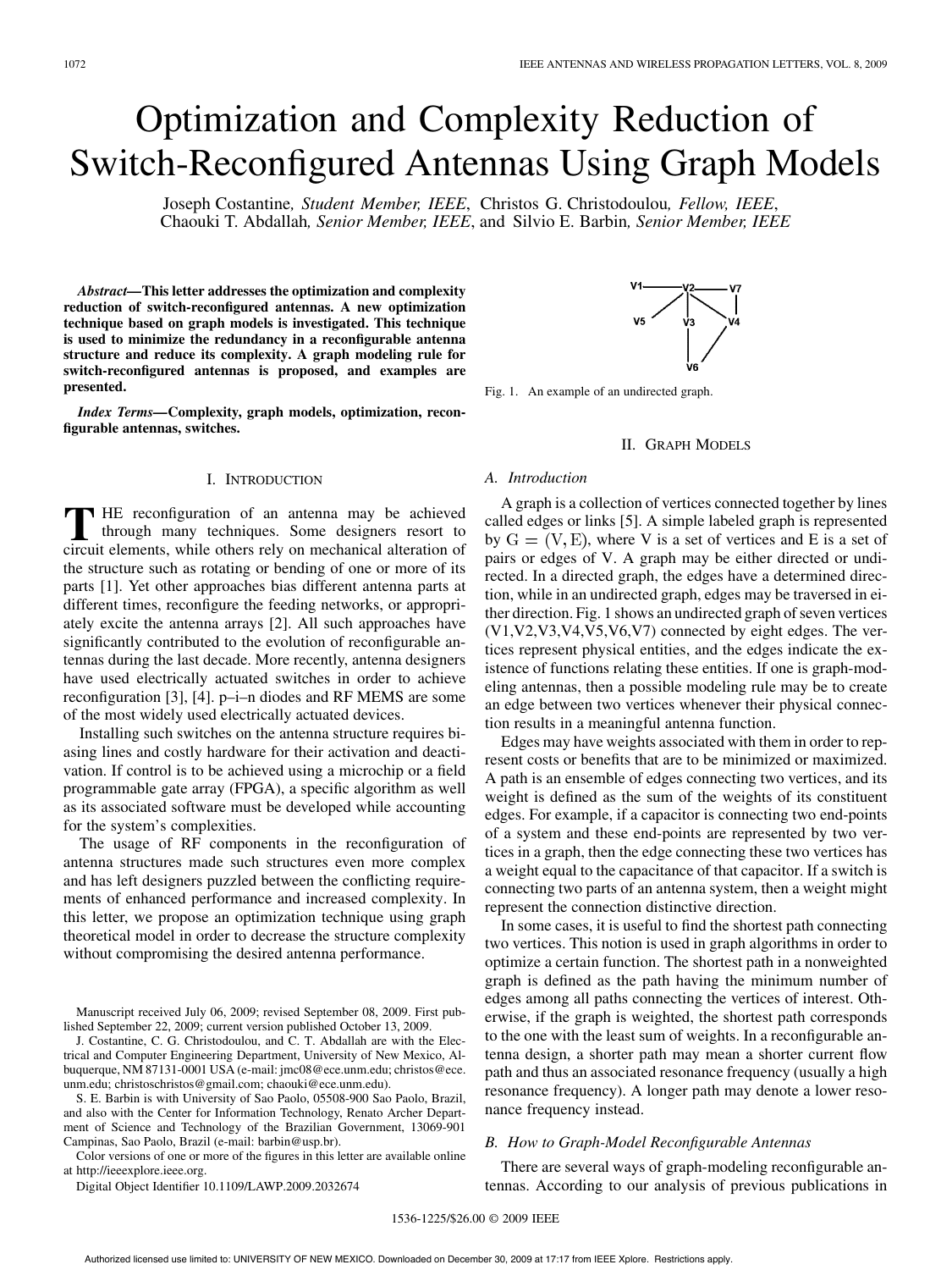

Fig. 2. Antenna structure in [3] and its graph model for all possible connections.

this particular area, we set a rule to graph-model switch-reconfigured antennas. This rule is not unique. However, it is required to achieve the desired optimization. We set some constraints to facilitate the graph modeling process. These constraints explain how to graph-model this particular type of reconfigurable antennas.

#### III. GRAPH MODELING OF SWITCH RECONFIGURED ANTENNAS

Herein, an antenna is called a multipart antenna if it is an array composed of identical or different elements (triangular, rectangular, etc.). Otherwise, it is called a single-part antenna. In this letter, only multipart antennas are considered.

Graph modeling rule: The graph modeling of a multipart antenna whose parts are connected by switches is undirected and has weighted edges connecting the vertices that represent its different parts.

# *A. Constraints*

The connection between any two parts has a distinctive angular direction. The designer defines a reference axis that represents the direction that the majority of parts have with each other or with a main part. The edges' weights represent the angles that the connections make with the reference axis. A weight  $W = 1$  is assigned to an edge representing a connection that has an angle  $0^{\circ}$  or  $180^{\circ}$  with the reference axis. Otherwise, a weight  $W = 2$  is assigned to the edge, as indicated in (1).

$$
W_{ij} = W_{ji} = I
$$

where

$$
P_{ij} = f(A_{ij}) = \begin{cases} 1, & A_{ij} = 0^{\circ} \text{ or } 180^{\circ} \\ 2, & \text{otherwise.} \end{cases}
$$
 (1)

 $A_{ij}$  represents the angle of the edge between nodes *ij* and the reference axis.

The edges' weights in the graph model are then assembled in a matrix called the adjacency matrix.

#### *B. Example*

As an example, the antenna shown in Fig. 2 and taken from [3] will be graph-modeled following the aforementioned rule. The antenna is built out of a hexagonal main patch and six trapezoidal parts placed around it. One of the trapezoidal parts is selected for the definition of the reference axis direction, as shown in Fig. 2. The other parts are placed at angles referred to this axis in such a way that a hexagon-shaped patch is formed. The vertices representing the different parts in the graph model are



Fig. 3. An example of all possible unique paths in a given graph.

denoted by P0, P1, P2, P3, P4, P5, and P6. The edges correspond to the connections between all the trapezoidal parts and the main patch as shown in Fig. 2. The edges' weights represent the parts' directions with respect to the reference axis and are determined according to (1) as follows:

$$
W_{10} = W_{01} = f(0^{\circ}) = 1, \qquad W_{20} = W_{02} = f(60^{\circ}) = 2
$$
  
\n
$$
W_{30} = W_{03} = f(120^{\circ}) = 2, \qquad W_{40} = W_{04} = f(180^{\circ}) = 1
$$
  
\n
$$
W_{50} = W_{05} = f(240^{\circ}) = 2, \qquad W_{60} = W_{06} = f(300^{\circ}) = 2.
$$

The adjacency matrix A is shown below:

$$
A = \begin{bmatrix} W00 & W01 & W02 & W03 & W04 & W05 & W06 \\ W10 & W11 & W12 & W13 & W14 & W15 & W16 \\ W20 & W21 & W22 & W23 & W24 & W25 & W26 \\ W30 & W31 & W32 & W33 & W34 & W35 & W36 \\ W40 & W41 & W42 & W43 & W44 & W45 & W46 \\ W50 & W51 & W52 & W53 & W54 & W55 & W56 \\ W60 & W61 & W62 & W63 & W64 & W65 & W66 \end{bmatrix}
$$
  
= 
$$
\begin{bmatrix} 0 & 1 & 2 & 2 & 1 & 2 & 2 \\ 1 & 0 & 0 & 0 & 0 & 0 & 0 \\ 2 & 0 & 0 & 0 & 0 & 0 & 0 \\ 2 & 0 & 0 & 0 & 0 & 0 & 0 \\ 1 & 0 & 0 & 0 & 0 & 0 & 0 \\ 2 & 0 & 0 & 0 & 0 & 0 & 0 \\ 2 & 0 & 0 & 0 & 0 & 0 & 0 \end{bmatrix}.
$$

# IV. THE OPTIMIZATION APPROACH

#### *A. Introduction*

Our approach enables the optimization of the number of switches used to reconfigure an antenna. The technique aims at removing redundancies from the structure in order to reduce costs and losses.

#### *B. Redundancy*

The objective at this stage is to determine the existence of redundant elements in a structure and to eliminate them. A part is defined as redundant in a switch-reconfigured antenna if its presence gives the antenna more functions than required and its removal does not affect the antenna's desired performance. The removal of a part from the antenna structure may require a change in the dimensions of the remaining parts in order to preserve the antenna's original characteristics.

If the number of unique paths in the graph model is larger than the number of configurations, then redundancy might exist in the antenna structure. An example of counting the total number of unique paths in a graph model is shown in Fig. 3.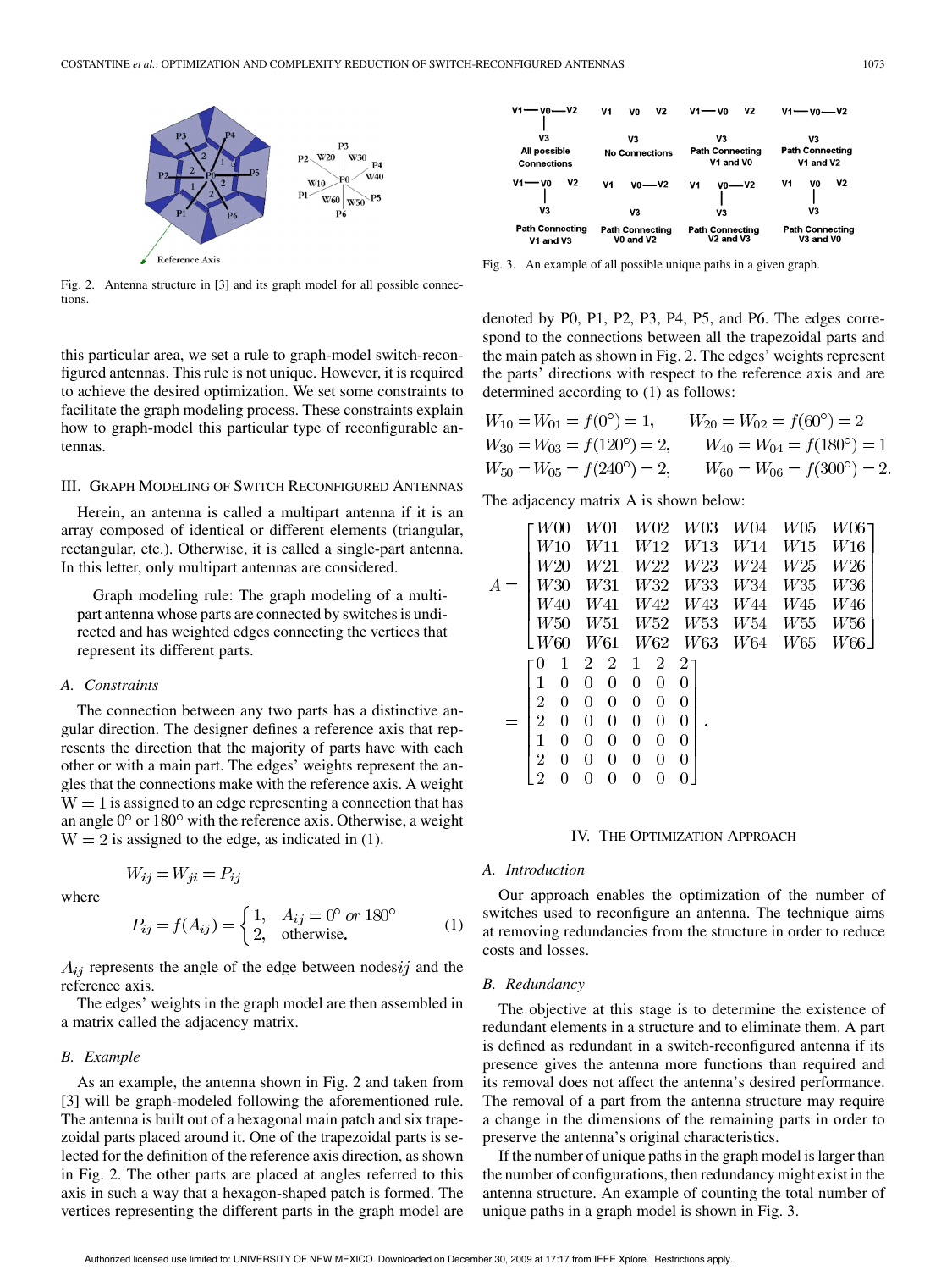

Fig. 4. Antenna structure in [6] and its graph model.

#### *C. The Basic Optimization Approach*

In this section,  $NUP$  represents the necessary number of unique paths in a graph,  $NAC$  represents the necessary antenna configurations, and  $N$  is the number of vertices in the corresponding graph model. Since a unique path existing in a graph representing an antenna represents a unique function achieved by that particular antenna, it is important to identify the number of possible unique paths. Here, we show our approach of determining the number of unique paths for switch-reconfigured antennas.

Based on the graph modeling rule set in Section III, we derive the set of equations (2a)–(2c) in two stages. Stage 1 takes into consideration graphs where  $N < 4$ . In that case, the total number of unique paths is easy to calculate and is shown in (2a). Stage 2 (for  $N > 4$ ), however, estimates a minimum necessary bound of unique paths in a graph model to achieve a trustworthy design. This estimated number is shown in (2a). The reconfigurable antenna might have more possible configurations than  $NAC$  for a given set of vertices. However,  $NAC$  represents the minimum bound of configurations that are necessary to achieve a reliable antenna.

This set of equations is valid only for multipart switch-reconfigured antennas. Equation (2b) adds the cases where the graph is fully or not connected to the number of unique paths estimated in (2a). (2c) adds to (2a) the case where the graph is not connected since the fully connected graph case is considered in (2a) for  $N < 4$ .

$$
NUP = \frac{N(N-1)}{2} \tag{2a}
$$

$$
NAC = NUP + 2 \qquad N \ge 4 \tag{2b}
$$

$$
NAC = NUP + 1 \qquad N < 4 \tag{2c}
$$
  

$$
N^2 - N - 2 \times (NAC - 1) - 0 \rightarrow
$$

$$
N = \left\lceil \frac{1 + \sqrt{1 + 8 \times (NAC - 1)}}{2} \right\rceil \tag{2d}
$$

# *D. Example*

In this section, the antenna discussed in [6] is considered. The antenna is required to have resonance tuning and radiation pattern reconfigurability. The design in [6] is presented in Fig. 4. The antenna structure consists of three layers. The bottom layer constitutes the square ground plane that covers the entire substrate. The middle substrate has a dielectric constant  $\varepsilon_{\rm r} = 3.9$ and a height of 0.16 cm. The upper layer is composed of four microstrip lines intersecting each other. The antenna designer proposed switches to achieve reconfiguration by attaching and detaching microstrip lines to a middle section, as shown in Fig. 4. The graph model of this antenna follows the rule of Section III and is shown in Fig. 4.

$$
\begin{array}{c}\n\text{P1} \longrightarrow \text{P0} \longrightarrow \text{P2} \\
\mid \\
\text{P3}\n\end{array}
$$

Fig. 5. Graph model with four vertices.

 $\overline{N}$ 

This antenna was required to have five different configurations. Applying (2a) and (2b), however, reveals that the antenna has a minimum of 30 possible configurations.

$$
NUP = \frac{N(N-1)}{2} = \frac{8(8-1)}{2} = 28
$$
  

$$
NAC = NUP + 2 = 30.
$$

Since the minimum number of possible configurations is larger than the required antenna configurations, redundancy exists. In order for the antenna to present only five configurations without compromising its originally required performance, four vertices are needed according to (2d) as shown

$$
AC = 5
$$
  

$$
N = \left[ \frac{1 + \sqrt{1 + 8 \times (NAC - 1)}}{2} \right]
$$
  

$$
= \left[ \frac{1 + \sqrt{1 + 8 \times (5 - 1)}}{2} \right] = 4.
$$

The graph model with four vertices is shown in Fig. 5. It is composed of three vertices (P1, P2, P3) connected to a main vertex (P0). This graph model will be translated by reversing the rule of Section III into an antenna with three parts attached to a main part. This process doesn't preserve the structure symmetry. The optimization technique allows for the removal of redundant parts as long as their removal does not affect the antenna characteristics such as symmetry. Therefore, four total parts as represented by the four vertices is not a good solution for this antenna, and in such a case,  $N > 4$  is required. Taking  $N = 5$  leads to  $NAC = 12$  according to (2a) and (2b).

$$
NUP = \frac{N(N-1)}{2} = \frac{5(5-1)}{2} = 10
$$
  

$$
NAC = NUP + 2 = 12.
$$

The resulting antenna is shown in Fig. 6 and is seen to preserve the symmetry of the structure. To verify the validity of our approach, the original and the optimized antennas were simulated using HFSS V11. The lines now have a width of 0.9 cm and a length of 1.15 cm. The return loss results are very similar for both antennas, as shown in Fig. 7 for comparison. This confirms that the removed parts as well as the four switches that were used in the original antenna were redundant. The radiation patterns of the original and the optimized antennas are compared in Fig. 8, while the switches are in the nonactivated state (OFF). The similarity between the patterns confirms that the removal of the redundant parts did not drastically affect the radiation characteristics. The optimal antenna was fabricated and tested. A comparison between the tested and the simulated results for S11 is shown in Fig. 9.

# V. RECONFIGURABLE ANTENNAS COMPLEXITIES

Every edge in a graph model of a reconfigurable antenna represents a connection between two nodes. An increase in the